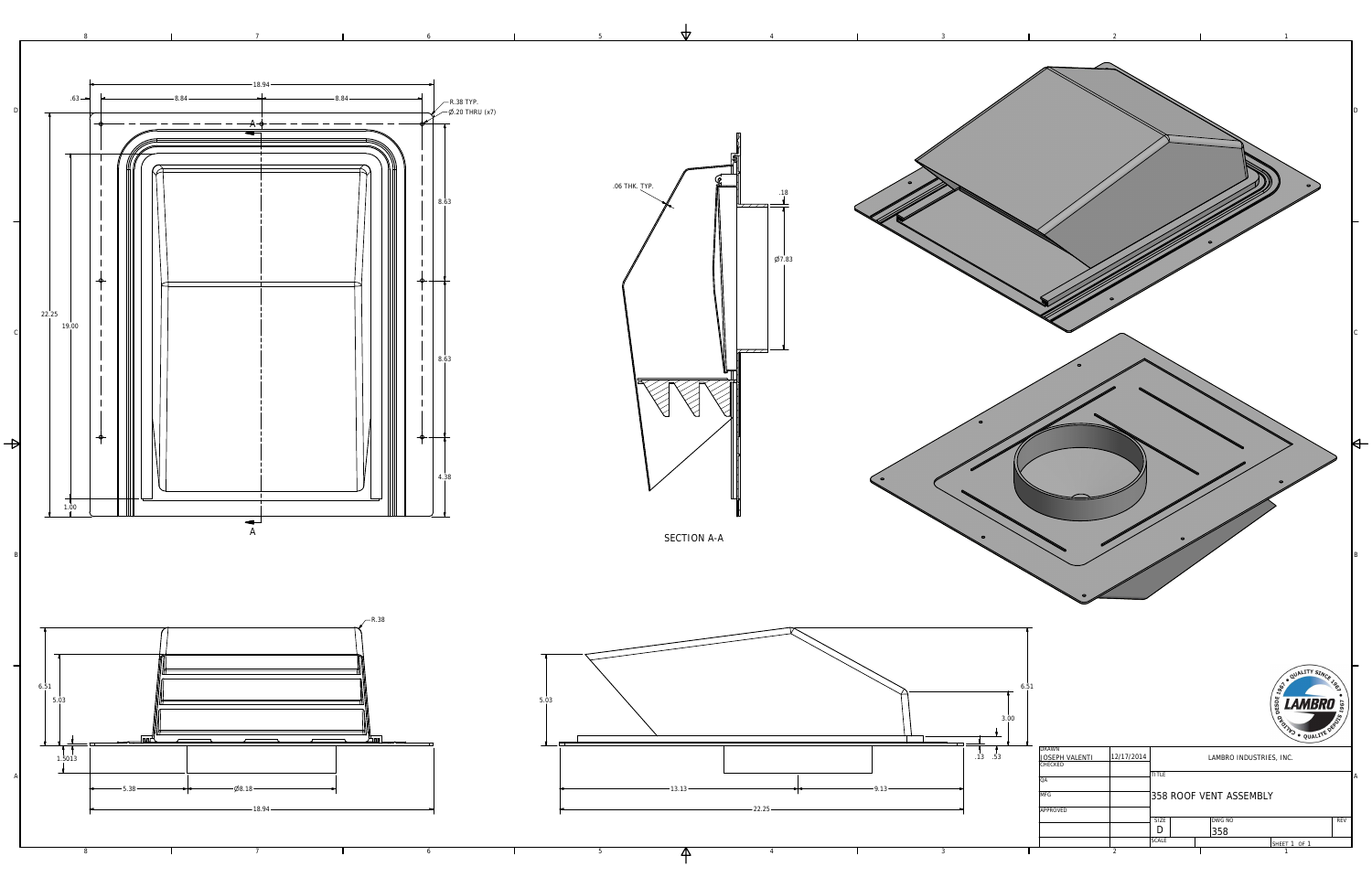3

4

5

6

6

7

7

8

8



4

| <b>DRAWN</b>          |                  |              |            |                         |              |            |
|-----------------------|------------------|--------------|------------|-------------------------|--------------|------------|
| <b>JOSEPH VALENTI</b> | 12/17/2014       |              |            | LAMBRO INDUSTRIES, INC. |              |            |
| <b>CHECKED</b>        |                  |              |            |                         |              |            |
|                       |                  | <b>TITLE</b> |            |                         |              |            |
| QA                    |                  |              |            |                         |              |            |
|                       |                  |              |            |                         |              |            |
| <b>MFG</b>            |                  |              | 358 - BASE |                         |              |            |
|                       |                  |              |            |                         |              |            |
| <b>APPROVED</b>       |                  |              |            |                         |              |            |
|                       |                  | <b>SIZE</b>  |            | <b>DWG NO</b>           |              | <b>REV</b> |
|                       |                  |              |            | 358                     |              |            |
|                       |                  | <b>SCALE</b> |            |                         | SHEET 1 OF 1 |            |
|                       | $\boldsymbol{2}$ |              |            |                         |              |            |

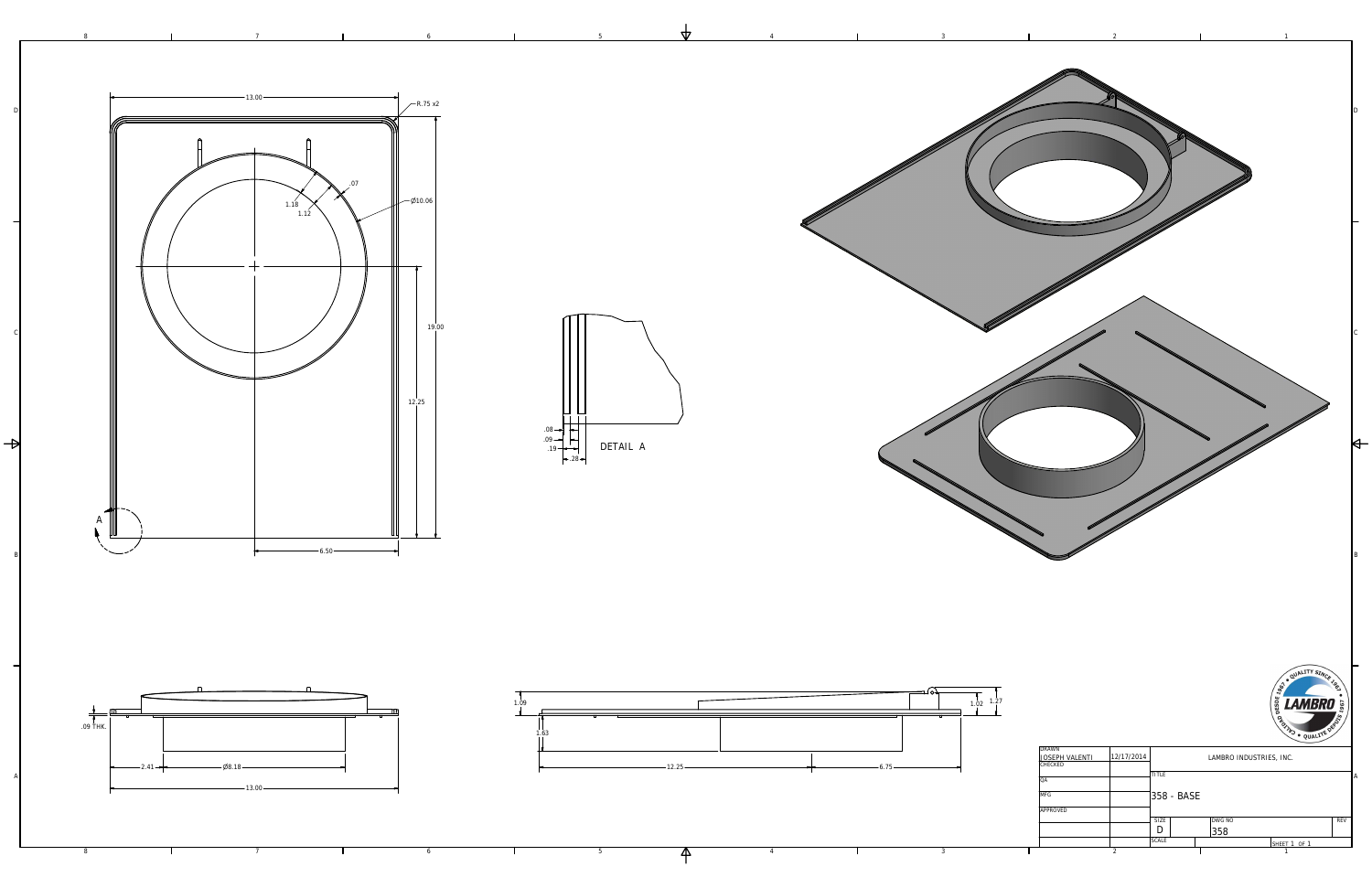

| <b>DRAWN</b>          |                  |                         |               |            |  |
|-----------------------|------------------|-------------------------|---------------|------------|--|
| <b>JOSEPH VALENTI</b> | 12/14/2014       | LAMBRO INDUSTRIES, INC. |               |            |  |
| <b>CHECKED</b>        |                  |                         |               |            |  |
|                       |                  | <b>TITLE</b>            |               |            |  |
| QA                    |                  |                         |               |            |  |
| <b>MFG</b>            |                  | 358 - COVER             |               |            |  |
|                       |                  |                         |               |            |  |
| <b>APPROVED</b>       |                  |                         |               |            |  |
|                       |                  | <b>SIZE</b>             | <b>DWG NO</b> | <b>REV</b> |  |
|                       |                  |                         | 358 - COVER   |            |  |
|                       |                  | <b>SCALE</b>            | SHEET 1 OF 1  |            |  |
|                       | $\boldsymbol{2}$ |                         |               |            |  |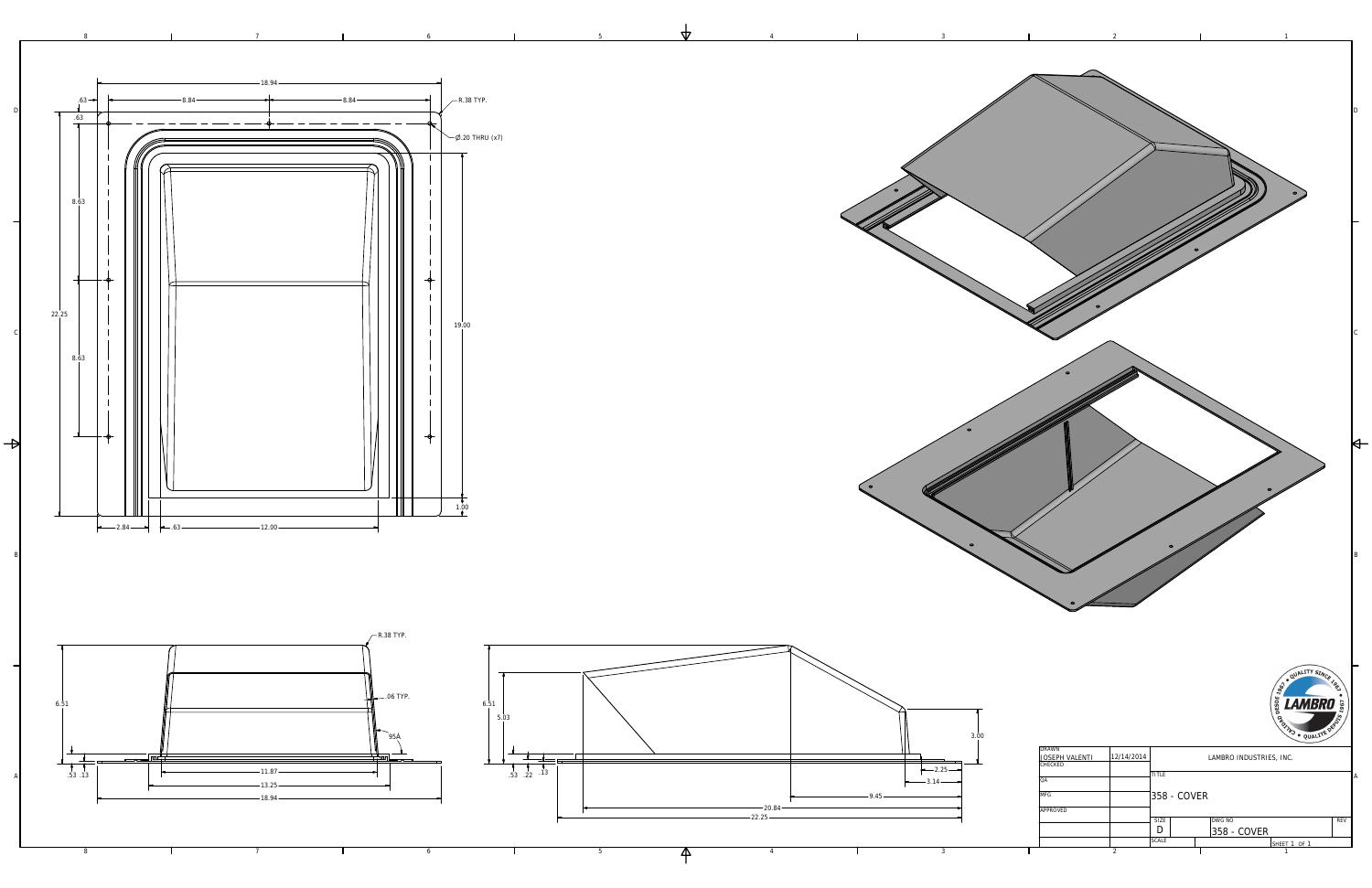